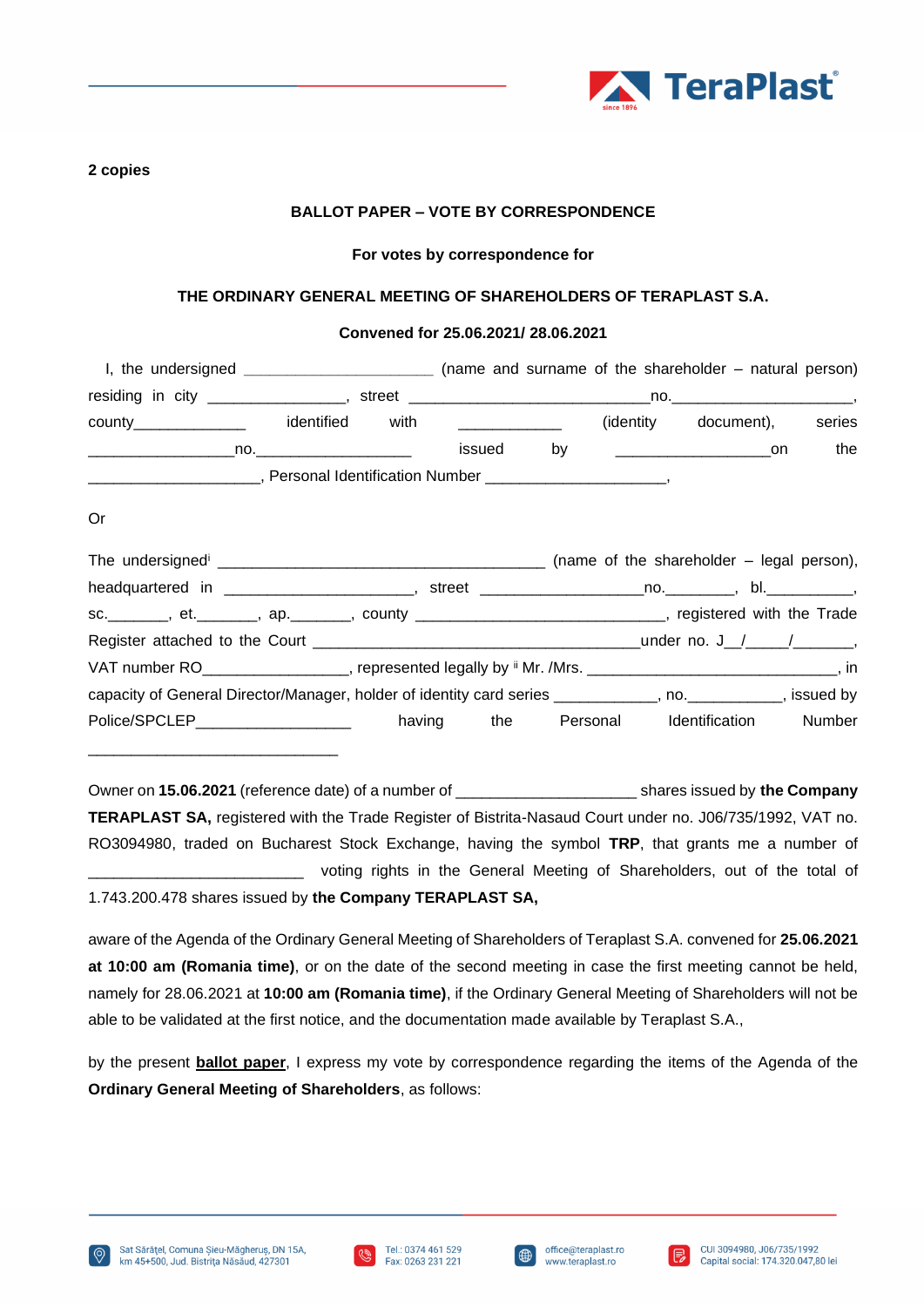

**1.** For **item 1** of the agenda, namely: **"Presentation and submitting for approval the individual interim financial reports of Teraplast SA for the three-month period ending on March 31, 2021 (namely for the period 01.01.2021-31.03.2021), based on the report of the Company's Board of Directors and the financial auditor's report ":**

| For | <b>Against</b> | <b>Abstaining</b> |
|-----|----------------|-------------------|
|     |                |                   |

**2.** For item 2 of the agenda, namely: "Approval the net profit distribution corresponding to the individual **interim financial reports of Teraplast SA for the three-month period ending on March 31, 2021, in the amount of 283.898.189 lei, as follows:**

- **Distribution of partial dividends, in a total amount of 226.615.937 lei, the gross partial dividend/share proposed being of 0,13 lei\*;**
- **Distribution of the amount of 43.579.988 lei in order to increase the share capital;**
- **Legal reserve: 13.702.264 lei.**

*\*The number of shares issued by the Company was considered when calculating the value of the gross dividend/share, out of*  which 966 shares that entered the Company account were subtracted (based on the application of the algorithm and rounding down the results to the nearest integer following the processing of the share capital increase achieved on the basis of the *EGM(A.G.E.A.) No. 1/29.04.2020), which are held by the Company at the date of this meeting, considering that the holders of own shares are not entitled to receive dividends or other rights."*

| For | <b>Against</b> | <b>Abstaining</b> |
|-----|----------------|-------------------|
|     |                |                   |

**3.** For **item 3** of the agenda, namely: **"Presentation and submitting for approval the remuneration policy of Teraplast S.A."**

| For | <b>Against</b> | Abstaining |
|-----|----------------|------------|
|     |                |            |

**4.** For **item 4** of the agenda, namely: **"Setting the registration date serving to identify the shareholders impacted by the effects of the resolutions adopted at the Ordinary General Meeting, according to Article 86 (1) of Law no. 24/2017. The date proposed by the Board of Directors is July 13, 2021":**

| For | <b>Against</b> | Abstaining |
|-----|----------------|------------|
|     |                |            |





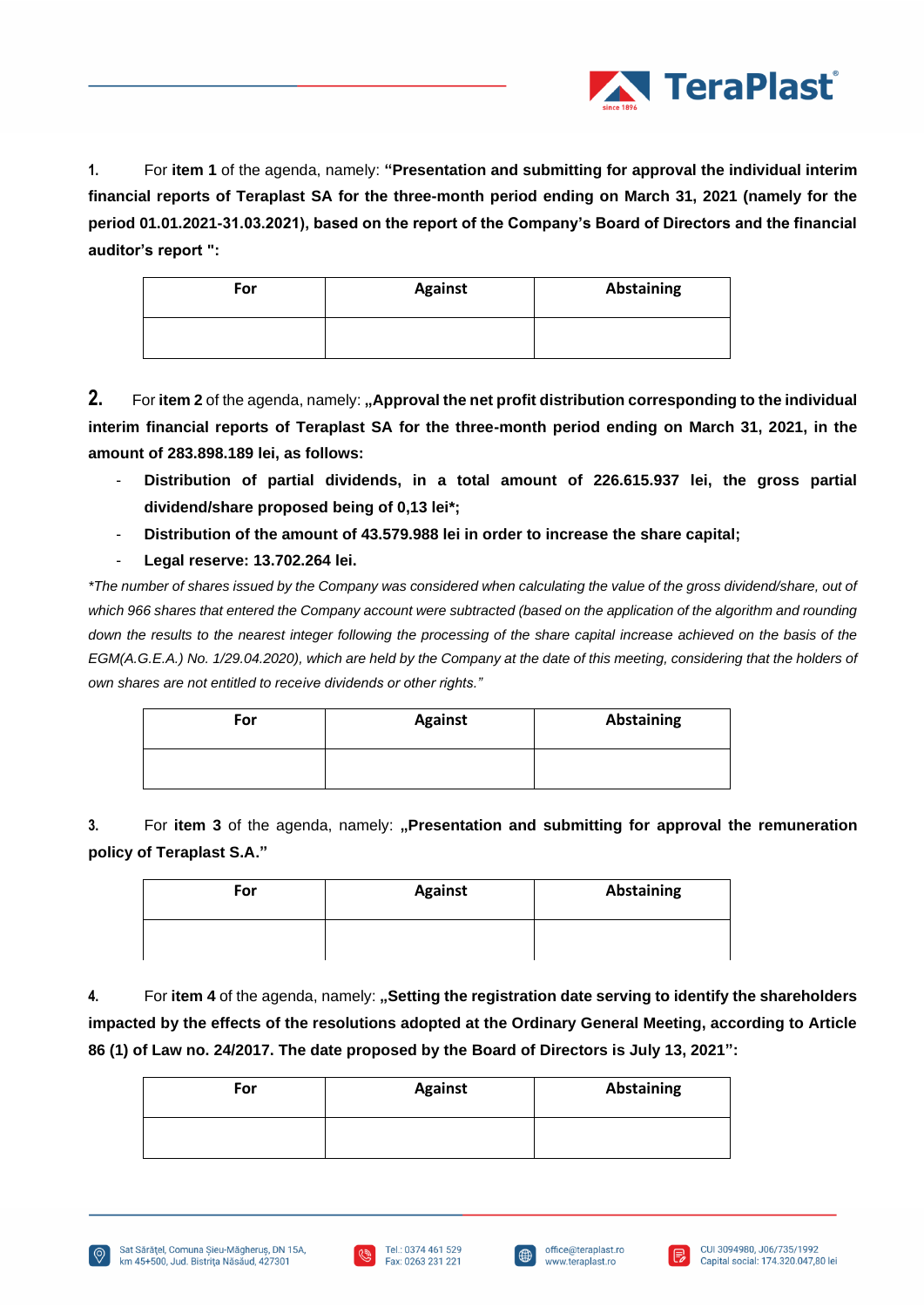

**5.** For item 5 of the agenda, namely: "Presentation and submitting for approval the July 12, 2021 as **"***ex date***", namely the date prior to the record date on which the financial instruments subject to the decisions of the company bodies are traded without the rights deriving from the decision, in accordance with Article 2 paragraph 2 l) of the Regulation no. 5/2018.":**

| For | <b>Against</b> | Abstaining |
|-----|----------------|------------|
|     |                |            |

**6.** For **item 6** of the agenda, namely: **"Presentation and submitting for approval the July 22, 2021 as payment date, as defined by Article 86 (2) of Law no. 24/2017, and by Article 2 (2) h) and Article 178 of the Regulation no. 5/2018":**

| For | <b>Against</b> | Abstaining |
|-----|----------------|------------|
|     |                |            |

**7.** For **item 7** of the agenda, namely: **"Entrusting the Board of Directors with the fulfilment of the resolutions adopted by the Ordinary General Meeting."***.*

| For | <b>Against</b> | <b>Abstaining</b> |
|-----|----------------|-------------------|
|     |                |                   |

**8.** For **item 8** of the agenda, namely: **"Appointing the Chairman of the Ordinary General Meeting of the Teraplast S.A. Shareholders to sign the OGM Resolution on behalf and in the name of all the attending shareholders":**

| For | <b>Against</b> | Abstaining |
|-----|----------------|------------|
|     |                |            |

**9.** For **item 9** of the agenda, namely: **"Appointing the legal counsel of the Company, Ms. Kinga Vaida, to carry out all formalities concerning the OGM recording with the Trade Register Office attached to Bistrita-Nasaud Court and its publication in the Official Gazette of Romania, Part IV":**

| For | <b>Against</b> | Abstaining |
|-----|----------------|------------|
|     |                |            |

**Please find hereby attached a copy of the valid ID card<sup>ii</sup>/a copy of the registration certificate <sup>iv</sup>.** 







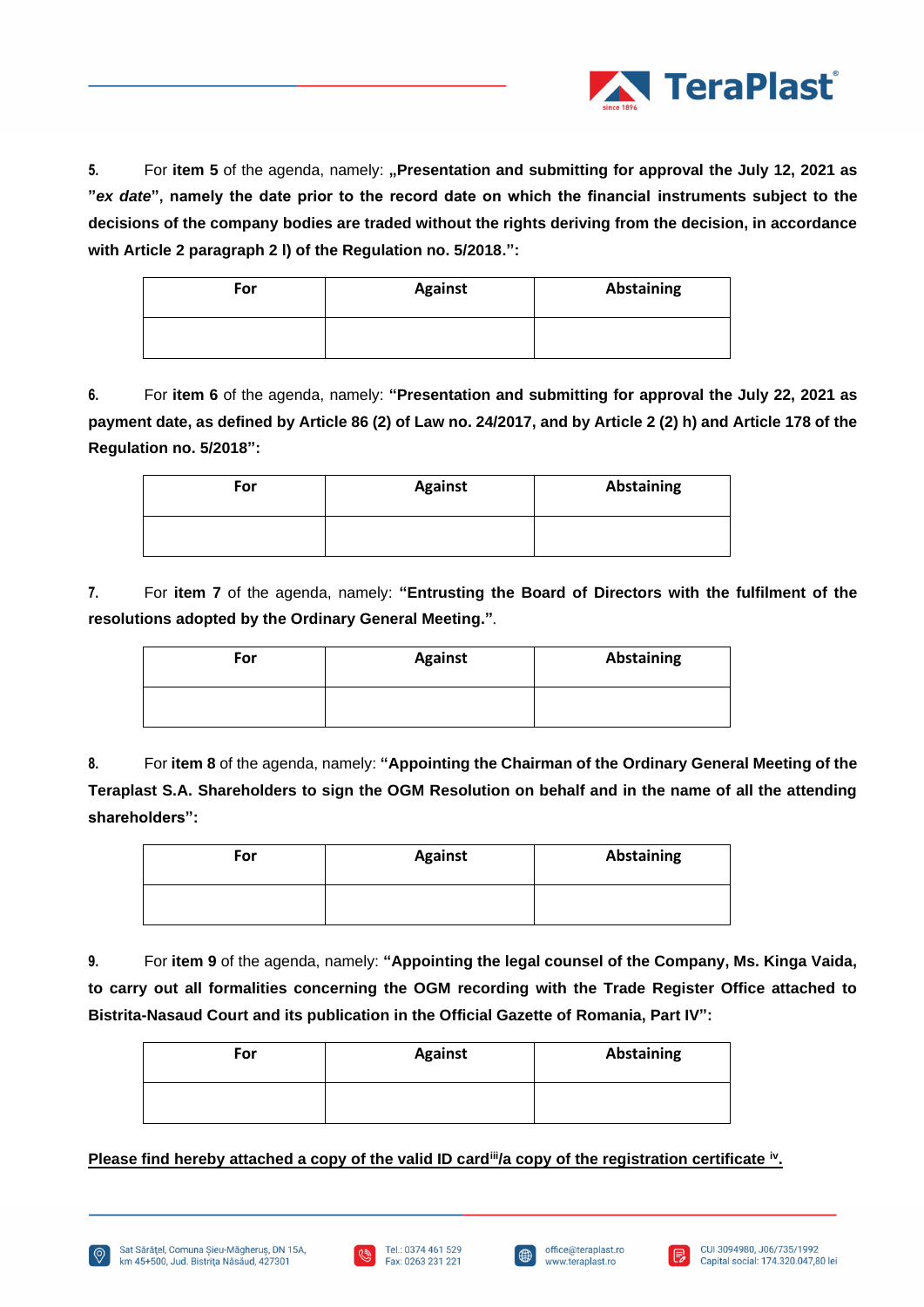

# **Note:** Will be marked with "X" the box corresponding to the vote. The other boxes will not be filled in with **any mark.**

This ballot paper was drawn up in accordance with the provisions of Law no. 24/2017 on the issuers of financial instruments and market operations, as well as A.S.F. Regulation No.5/2018.

This ballot paper will be filled in at all entries, signed and dated by the shareholder.

**The ballot paper is executed up in 2 original copies**, out of which: one will remain at the shareholder and the other will be submitted to **TERAPLAST S.A.** headquarter not later than **23.06.2021, 10:00 am Romania time.** 

Date: **<sup>v</sup>\_\_\_\_\_\_\_\_\_\_\_\_\_\_\_\_\_\_\_\_\_\_\_\_\_\_\_\_\_\_\_\_\_\_\_\_\_\_\_ (signature)**

**vi\_\_\_\_\_\_\_\_\_\_\_\_\_\_\_\_\_\_\_\_\_\_\_\_\_\_\_\_\_\_\_\_\_\_\_\_\_\_\_**

(First name and surname of the natural person shareholder or the legal representative of the legal entity, in capital letters)

| Personal data entered in this special power of attorney (name and surname, domicile, series, number             |
|-----------------------------------------------------------------------------------------------------------------|
| and date of issuance of identity card, personal numerical code, signature, number of                            |
| shares held) shall be processed in compliance with the legal provisions regarding the protection of individuals |
| with regard to the processing of personal data and the free circulation of such                                 |
| data, during the period stipulated by law, pursuant to Law no. 24/2017 on Issuers of                            |
| Financial Instruments and Market Operations and of ASF Regulation no. 5/2018 on Issuers of                      |
| Financial Instruments and Market Operations, as amended and Law no. 31/1990 on societies.                       |
| You benefit from the right of access, intervention, rectification and porting of the data you                   |
| provide us, limit our processing and even request the deletion of the data.                                     |
| Please note that interfering with the data you have provided to us may prevent the use of the                   |
| ballot paper in the Ordinary General Shareholders' Meeting of the Company Teraplast S.A.                        |
| from the date of 25.06.2021 / 28.06.2021.                                                                       |
| In this case, the issuing company is exonerated from liability. Please let us know your requests in any         |
| way that is assuring the identity of the applicant and his or her entitlement. We will                          |
| answer you without delay. If you are dissatisfied, you can contact ANSPDCP.                                     |
| This section provides information on the legal provisions relating to the processing of personal                |